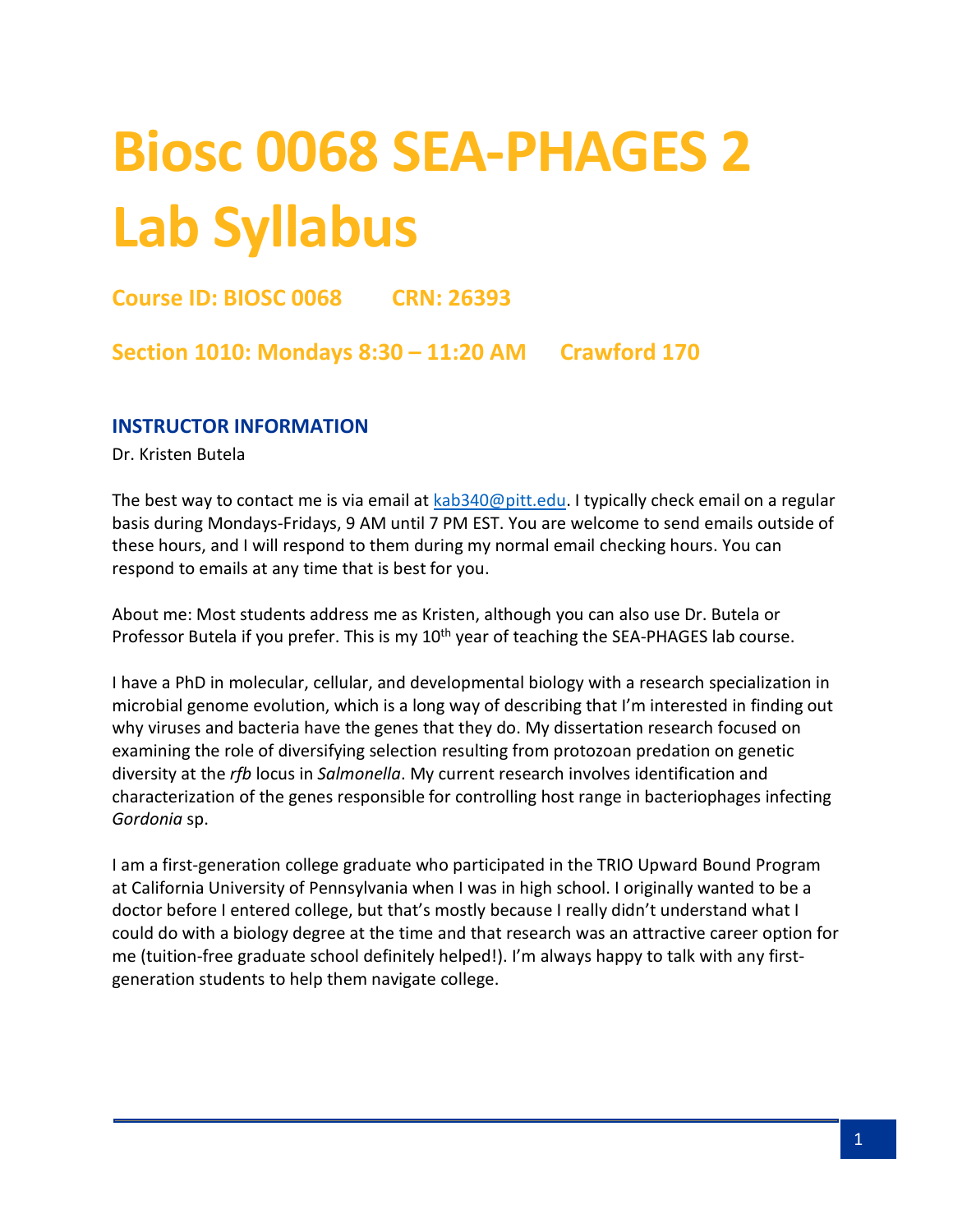## **STUDENT HELP HOURS**

Student help hours are unstructured times when SEA-PHAGES instructors are available to meet with students. Topics for discussion are mostly chosen by students on an informal basis, although students are welcome to propose specific scheduled topics at student help hours announced in advance (for example, a student help hour might be specifically focused on making good figures and announced in advance to all students in the course if requested).

You may attend any instructor's scheduled student help hours, which will be held virtually on Zoom. These meetings are not recorded, and they also will be attended by multiple students from different sections. If you want to discuss something of a personal nature or prefer dedicated one-on-one time, you can request a private Zoom or in-person appointment by emailing me with a few different dates/times that best fit your schedule. In-person meeting availability is dependent upon the changing conditions of the coronavirus pandemic.

When should you stop by student office hours?

- You have a question about course material or want specific feedback on your lab notebook
- You have questions about biology or scientific research in general, including research as a career, graduate school, or the biology major at Pitt
- You don't have a specific question, but you want to participate in the meeting to find out what other students are discussing
- You just want an opportunity to get to know other students and instructors outside of class meeting times

Important note about getting help with technology: if you have a question about technology (how to use Canvas/LabArchives/Microsoft Word/etc., accessing the internet, or an issue with a program), you will be able to access help faster by contacting th[e Pitt Help Desk](https://www.technology.pitt.edu/247-it-help-desk) at 412-624- HELP, stopping by an in-person help desk, starting an online chat, or getting virtual help on Zoom. Technicians are available by live chat and phone on a 24/7 basis. If you have an urgent technology question, you are more likely to get immediate help by contacting the Pitt Help Desk by telephone or live chat, especially if you need help outside of my normal working hours.

| <b>Day</b> | <b>Time</b>            | <b>Instructor</b>   | <b>Zoom Link</b> |
|------------|------------------------|---------------------|------------------|
|            | $1:00 - 2:00$ PM       | Dawn Bisi           |                  |
| Monday     | $4:00 - 5:00$ PM       | Kristen Butela      |                  |
|            |                        |                     |                  |
|            | $10:00 - 11:30$ AM     | <b>Beckie Bortz</b> |                  |
| Tuesday    | $11:30$ AM $- 1:00$ PM | Ping An             |                  |
|            |                        |                     |                  |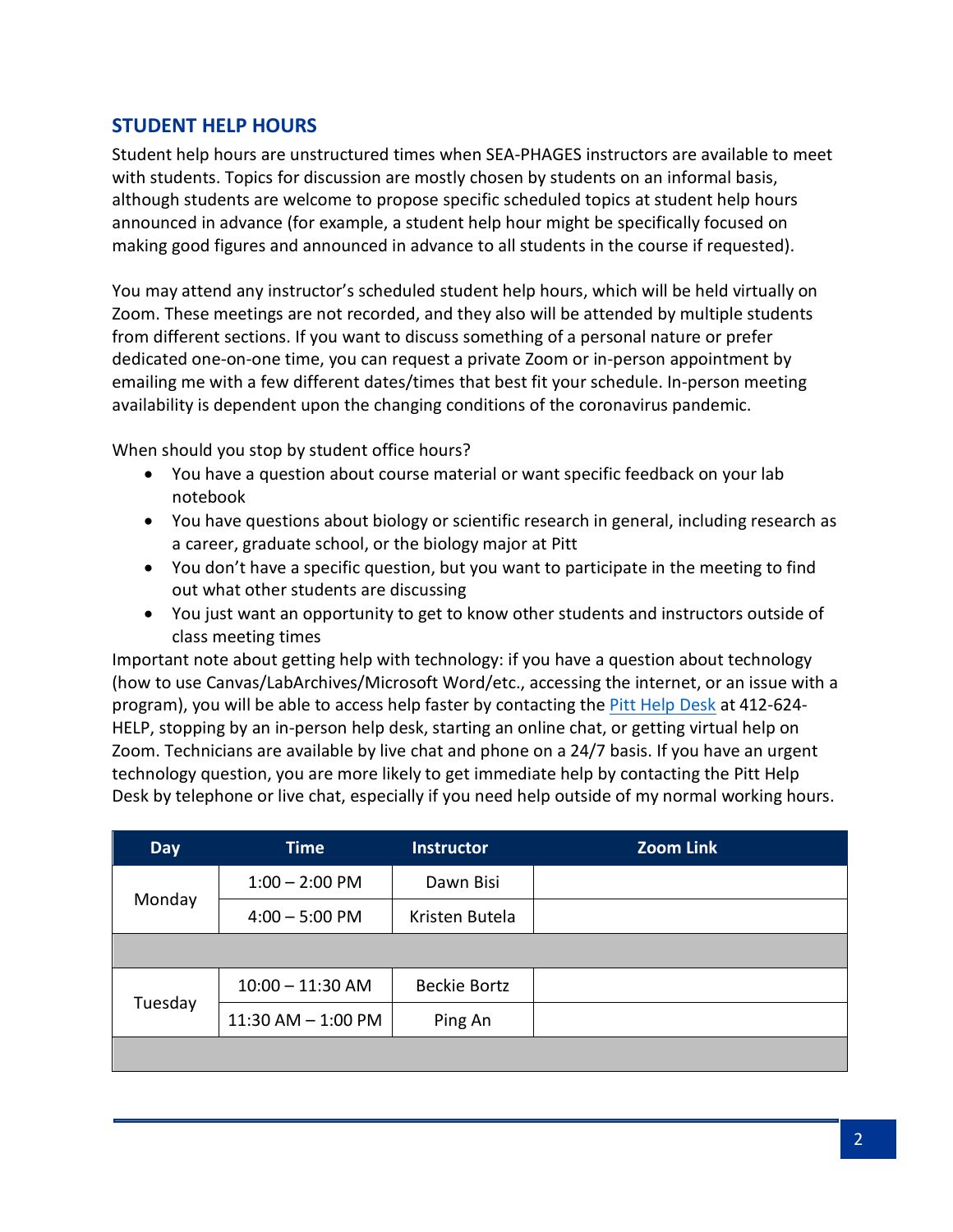| <b>Day</b> | <b>Time</b>       | <b>Instructor</b>   | <b>Zoom Link</b> |
|------------|-------------------|---------------------|------------------|
|            | $9:00 - 10:00$ AM | Ping An             |                  |
| Wednesday  | $1:00 - 2:00$ PM  | Amber LaPeruta      |                  |
|            |                   |                     |                  |
| Thursday   | $1:30 - 2:30$ PM  | Kristen Butela      |                  |
|            |                   |                     |                  |
| Friday     | $9:30 - 10:00$ AM | <b>Beckie Bortz</b> |                  |

#### **UNDERGRADUATE TEACHING ASSISTANTS**

| Ella DuRie         | ekd27@pitt.edu  |
|--------------------|-----------------|
| Keshika Gopinathan | keg122@pitt.edu |
| Emaan Warsi        | etw13@pitt.edu  |

## **PRE-REQUISITES**

Minimum grade of C or higher in: Biosc 0050 or 0058 or 0070 or 0190 or Biol 0101 or 0111 Co-requisites: Biosc 0160 or 0180 or 0165 or 0716 or Biol 0102 or 0120 or Bioeng 1071 or 1072

## **EXPERIMENTAL OVERVIEW**

In order to learn about how a novel virus is evaluated for novelty and gene content, you will work with a team of other students to "annotate" a bacteriophage genome. Your group will begin the semester with a raw file of nucleotide sequence (on average, a phage genome contains about 70,000 nucleotides). You will utilize a suite of bioinformatics programs to evaluate how many genes the phage contains, where those genes are positioned along the genome, and how many of those genes can be assigned functions. Your completed annotation will be submitted to the Genbank database and you will be an author on the file; your work will then be publicly available to phage researchers to aid in their future analyses. You will also determine the host range (ability to infect hosts other than *Gordonia terrae*) of various phages isolated in previous semesters. This data will help us to understand the mechanisms of how phages can infect new hosts and gain access to new pools of genetic information.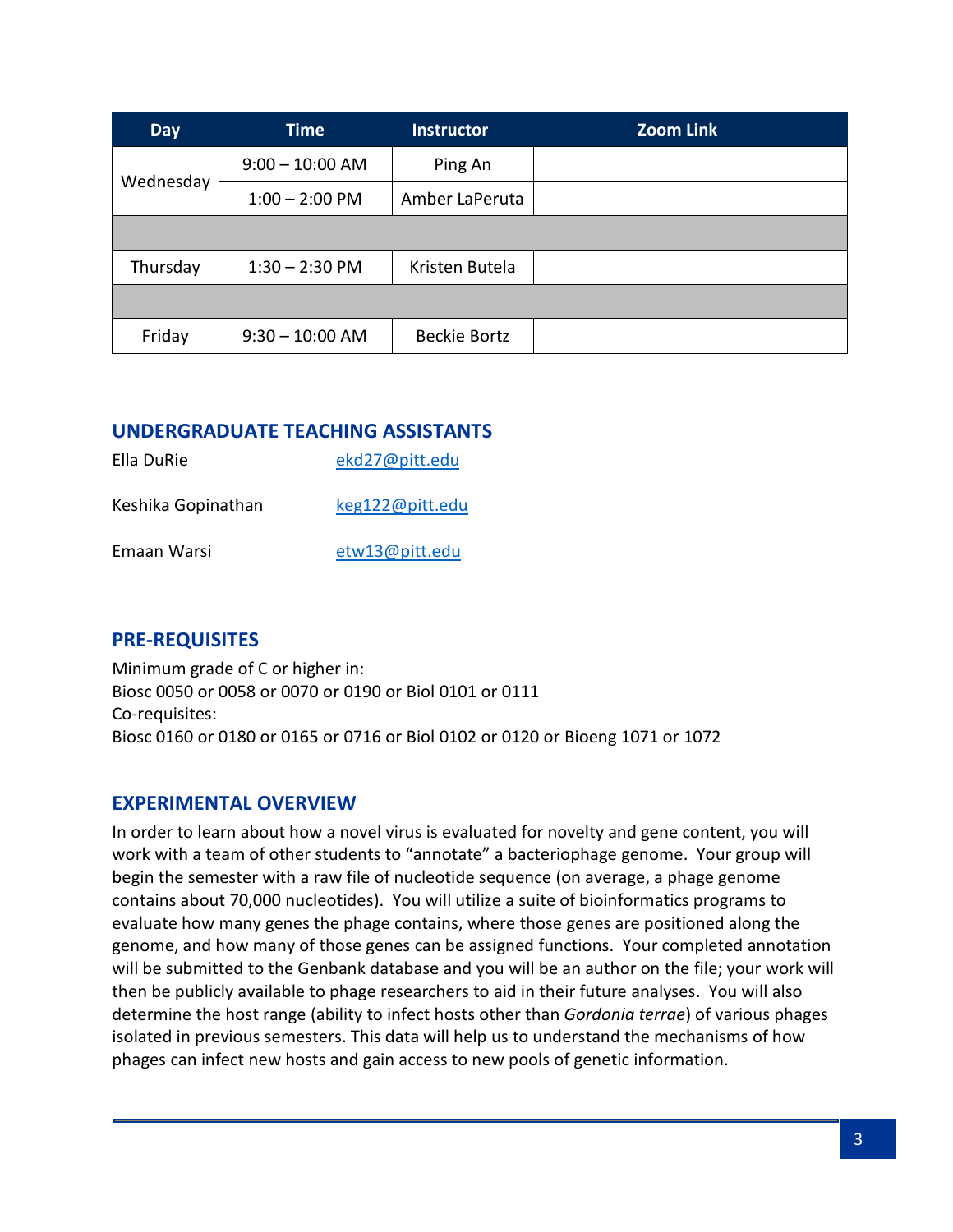## **COURSE OBJECTIVES**

Upon completion of this course, the student will be able to:

- Explain how a novel virus is identified and characterized
- Utilize a suite of bioinformatics programs to evaluate the likelihood that a stretch of viral DNA might be expressed and/or translated and what the function of the gene product might be
- Perform comparative analyses to evaluate the novelty of a viral genome
- Analyze the host range of a class bacteriophage
- Broadly understand the theory behind several bioinformatics programs
- Keep an accurate record of experiments that can be easily interpreted by other scientists
- Read, record, and present primary scientific data

## **REQUIRED MATERIALS**

You do not need to purchase any textbooks or other materials prior to the start of the semester; all tools are provided with your university login credentials to my.pitt.edu.

All **Assignment instructions** will be posted to Canvas

HHMI SEA-PHAGES **Bioinformatics Guide**: <https://seaphagesbioinformatics.helpdocsonline.com/home> Step-by-step phage annotation instructions

#### HHMI SEA-PHAGES **Phage Discovery Guide:**

<https://seaphagesphagediscoveryguide.helpdocsonline.com/home> Useful for readings on background phage information

**Actinobacteriophage Database:**

<https://phagesdb.org/> Links to **GeneMark** on phage page

#### **Phamerator:**

<https://phamerator.org/> Phage genome visualization/comparative program

#### **PECAAN:**

<https://discover.kbrinsgd.org/evidence/summary>

Tool for compiling output from bioinformatics programs and final genome calls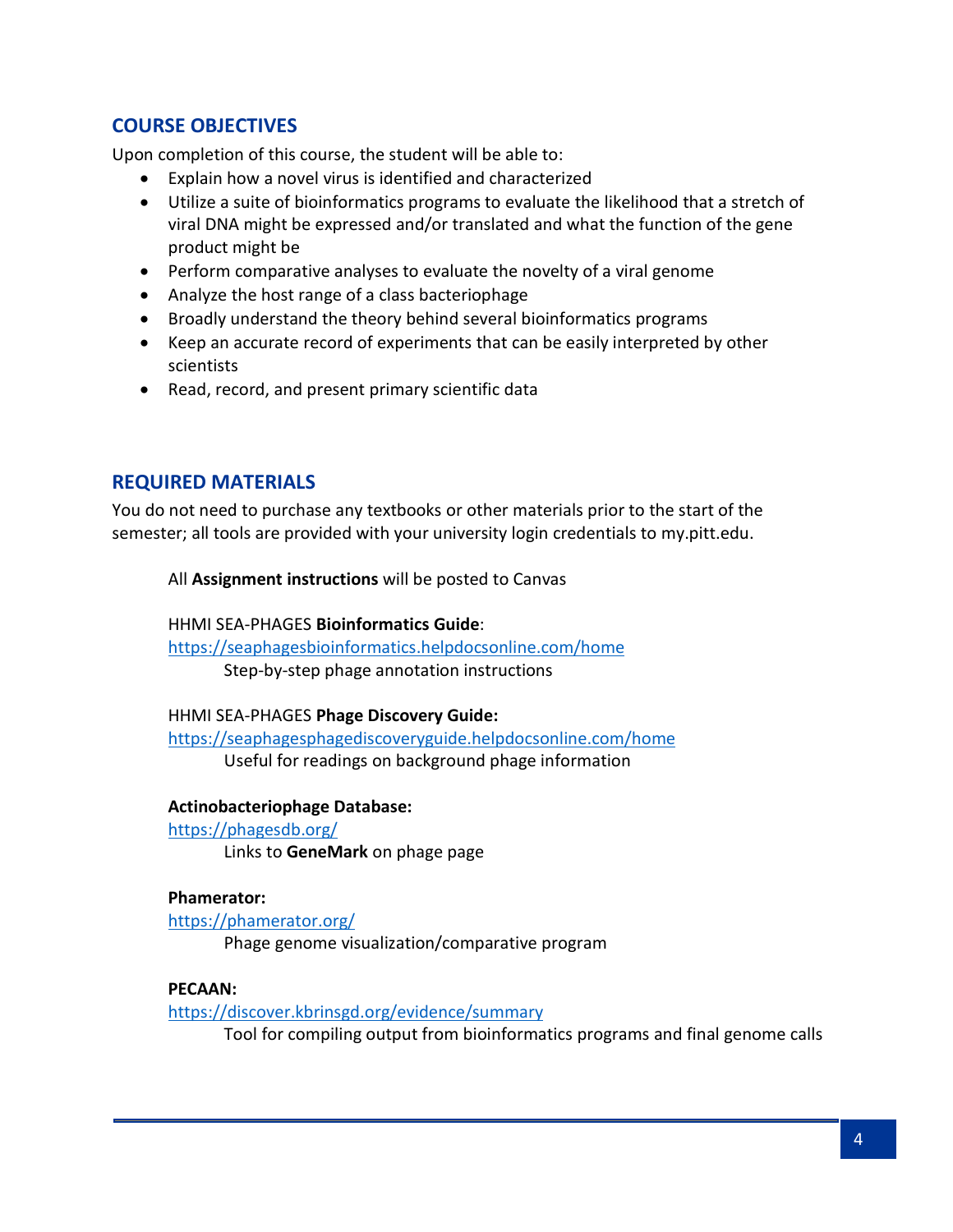We strongly recommend that you have access to a headset/headphone with microphone to improve audio quality during online course meetings. If you do not have access to a reliable internet connection and a PC/Mac/Chromebook that meets the recommended minimum standards, including a current operating system, a limited number of mobile hotspots and/or laptops are available for temporary loan. Please visit [technology.pitt.edu/remotedevices](https://nam05.safelinks.protection.outlook.com/?url=https%3A%2F%2Funiversitycommunications-marketing.cmail19.com%2Ft%2Fj-l-qkljduy-irlkhtjhlh-k%2F&data=02%7C01%7CKAB340%40pitt.edu%7C600dd5da214f4ab6041108d83d532a78%7C9ef9f489e0a04eeb87cc3a526112fd0d%7C1%7C0%7C637326774685631777&sdata=3QeUGq4PtDGZfSK1Z8NyLz0C5H26GKNoFkuDDWG1qAs%3D&reserved=0) for more information.

It is important that you know how to get on Canvas: [http://canvas.pitt.edu/.](http://canvas.pitt.edu/) You can access Canvas from my.pitt.edu Student Portal, or you can download the Canvas mobile app. You are expected to check Canvas regularly for lecture notes, assignments, announcements, and other material. Main communication with the class will be via Canvas announcements. All assignments will be submitted through Canvas, and grades/corresponding rubrics will be posted to Canvas. If you need help accessing Canvas, contact computer help desk at 412-624-HELP or click on the Help icon on your Canvas dashboard. Assistance is available 24/7 by phone, email, or webchat.

Participation in lab requires wearing closed-toed shoes and a mask/face covering that covers the entire mouth and nose while in the Clapp-Langley-Crawford complex. Disinfectant and gloves are provided in lab.

## **COURSE EVALUATION**

See **Assignments** in the Canvas course navigation menu for detailed instructions for each individual assignment.

#### **EVALUATION**

| <b>Item Evaluated</b>          | Method of<br>Completion | Due Week of:                                                                  | <b>Point Value</b> |
|--------------------------------|-------------------------|-------------------------------------------------------------------------------|--------------------|
| <b>Quizzes</b>                 |                         |                                                                               |                    |
| Asynchronous Canvas<br>Quizzes | Individual              | Throughout the semester outside of<br>class (7 quizzes; lowest score dropped) | 60                 |
| <b>Assignments</b>             |                         |                                                                               |                    |
| Journal Club #1                | Individual              | Jan 25 <sup>th</sup>                                                          | 10                 |
| Journal Club #2                | individual              | February 21st                                                                 | 10                 |
| Annotation                     |                         |                                                                               |                    |
| Coding potential               | Team                    | January 31st                                                                  | 20                 |
| <b>BLAST</b>                   | Team                    | February 17th                                                                 | 30                 |
| Start selection tools          | Team                    | February 14th                                                                 | 30                 |
| Function calls                 | Team                    | February 21st                                                                 | 30                 |
| Draft genome<br>annotation     | Team                    | February 28 <sup>th</sup> (end of lab)                                        | 10                 |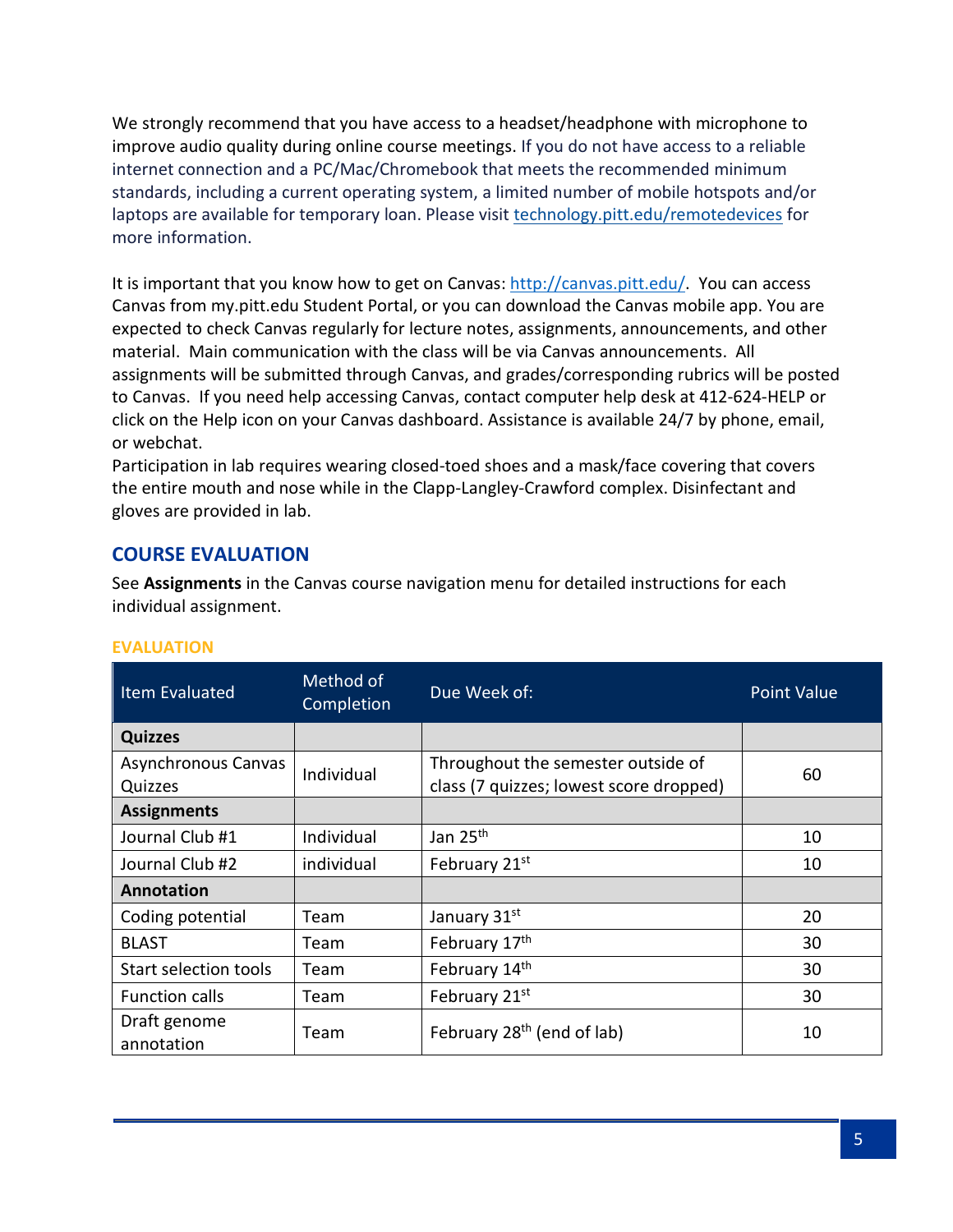| <b>Item Evaluated</b>            | Method of<br>Completion | Due Week of:                                                                | <b>Point Value</b> |
|----------------------------------|-------------------------|-----------------------------------------------------------------------------|--------------------|
| Quality control                  |                         |                                                                             |                    |
| review of peer                   | Team                    | March $21^{st}$ (end of lab)                                                | 15                 |
| annotated genome                 |                         |                                                                             |                    |
| <b>Author list</b>               | Individual              | March 28 <sup>th</sup> (end of lab)                                         | 5                  |
| Final genome<br>annotation       | Team                    | April $4th$ (end of lab)                                                    | 10                 |
| <b>Host Range Project</b>        |                         |                                                                             |                    |
| Lab Notebook                     | Team                    | Two checks announced in class; 15<br>points each                            | 30                 |
| Data Cards                       | Individual              | March 28 <sup>th</sup> , April 4 <sup>th</sup> , and April 11 <sup>th</sup> | 30                 |
| <b>Final Presentation</b>        |                         |                                                                             |                    |
| Poster                           | Team                    | April 18th                                                                  | 30                 |
| Oral presentation                | Individual              | April 18 <sup>th</sup>                                                      | 5                  |
| Evaluation of other<br>students' | Individual              | April 25 <sup>th</sup>                                                      | 5                  |
| presentations                    |                         |                                                                             |                    |
| Lab Citizenship                  |                         |                                                                             |                    |
| Lab citizenship                  | Individual              | April 25 <sup>th</sup> ; assessed throughout the<br>semester                | 20                 |
|                                  |                         | <b>TOTAL</b>                                                                | 350                |

To calculate your grade in this course, divide the number of points you earned by the total points possible at any given time in the course. A detailed **Assignment Due Date and Points Tracker** document is posted to Canvas in the Welcome and Getting Started module.

Quizzes: each student has three attempts to take the Canvas Quizzes; only the highest score for each quiz will count towards your final grade. Quizzes are untimed and open note/book; they are meant to be completed outside of lab. The lowest quiz score will be dropped.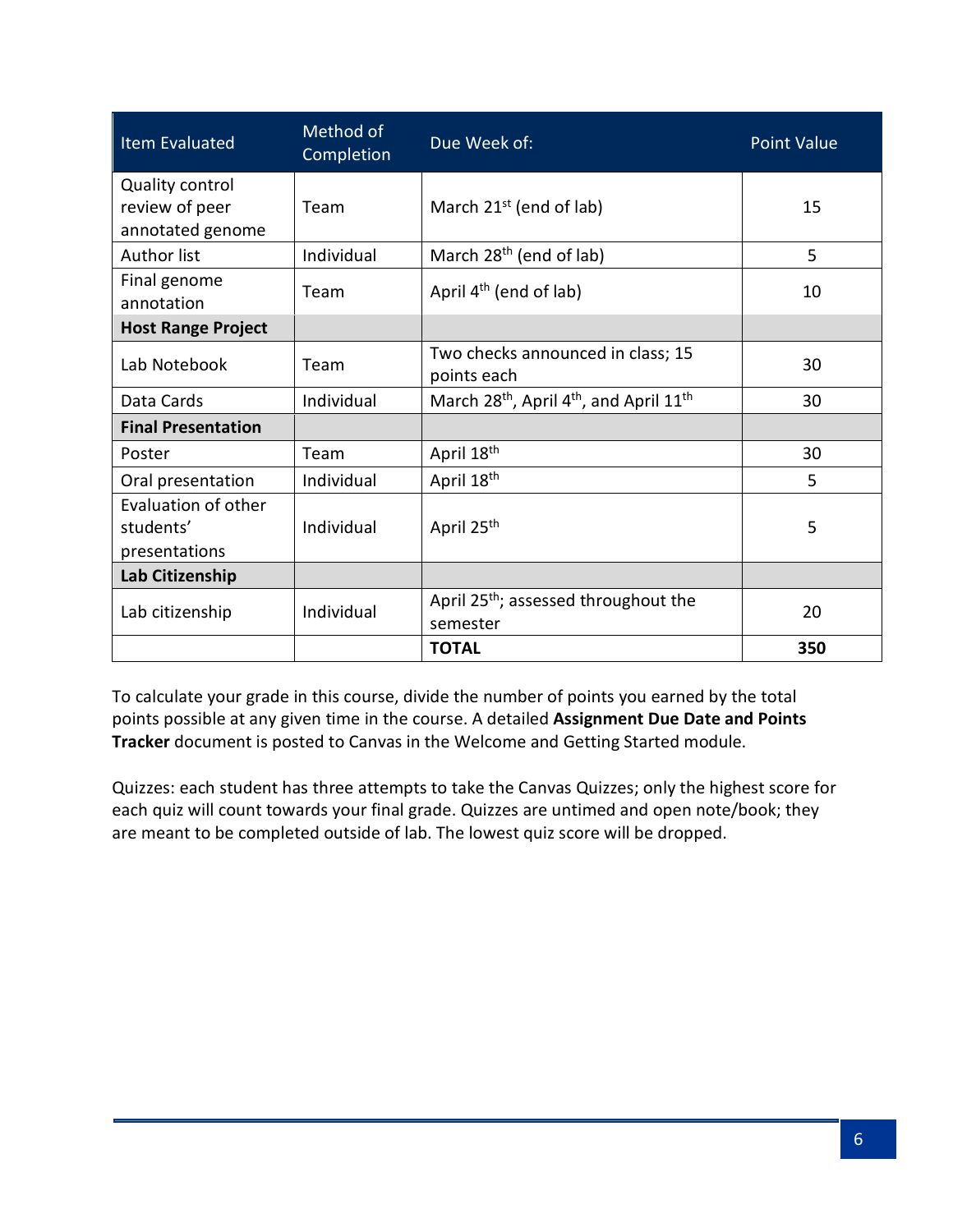#### **GRADING SCALE**

Percentages are rounded to the nearest number, so 97.4% = 97% and 97.5% = 98%.

| Grade     | <b>Points</b> | Grade | Points       |
|-----------|---------------|-------|--------------|
| $A+$      | $98 - 100$    | C     | $73 - 77$    |
| A         | $93 - 98$     | $C -$ | $70 - 573$   |
| $A -$     | $90 - 93$     | D+    | $67 - 70$    |
| $B+$      | $87 - 90$     | D     | $63 - 67$    |
| B         | $83 - 87$     | D-    | $60 - 63$    |
| <b>B-</b> | $80 - 83$     | F     | Less than 60 |
| $C+$      | $77 - 580$    |       |              |

| Grade | Points       |
|-------|--------------|
| С     | $73 - 77$    |
| $C -$ | $70 - 573$   |
| D+    | $67 - 570$   |
| D     | $63 - 67$    |
| D     | $60 - 63$    |
| F     | Less than 60 |

#### **GRADING POLICY**

Assignments are due at the beginning of lab at the date noted for each assignment posting on Canvas unless otherwise noted. Being absent from lab does not change assignment due dates, although extensions can be granted at the instructor's discretion. We understand that "life happens," especially as we resume in-person learning during an ongoing viral pandemic. We are providing all students with **two Flex Days**, which allow you to submit certain assignments up to 2 days late without any grading penalty. If you would like to use one or both Flex Days for any assignment, you will need to email me the following at least 24 hours in advance of the assignment due date:

- The assignment on which you want to use your Flex Day(s)
- The number of Flex Days you would like to use for the assignment

You do not need a reason to use your Flex Days and you do not need to tell us why you are using your Flex Days unless you choose to do so. Flex Days may be used for:

- Lab notebook checks (since these are team activities, all three team members must use one of their flex days for the assignment)
- Quizzes
- Data cards
- Peer review of other presentations
- Genome annotation assignments (since these are team activities, all three team members must use one of their flex days for the assignment)

Flex Days cannot be used for:

- Journal article questions and discussion (journal clubs)
- In-class lab meetings and presentations
- Final poster submission and presentation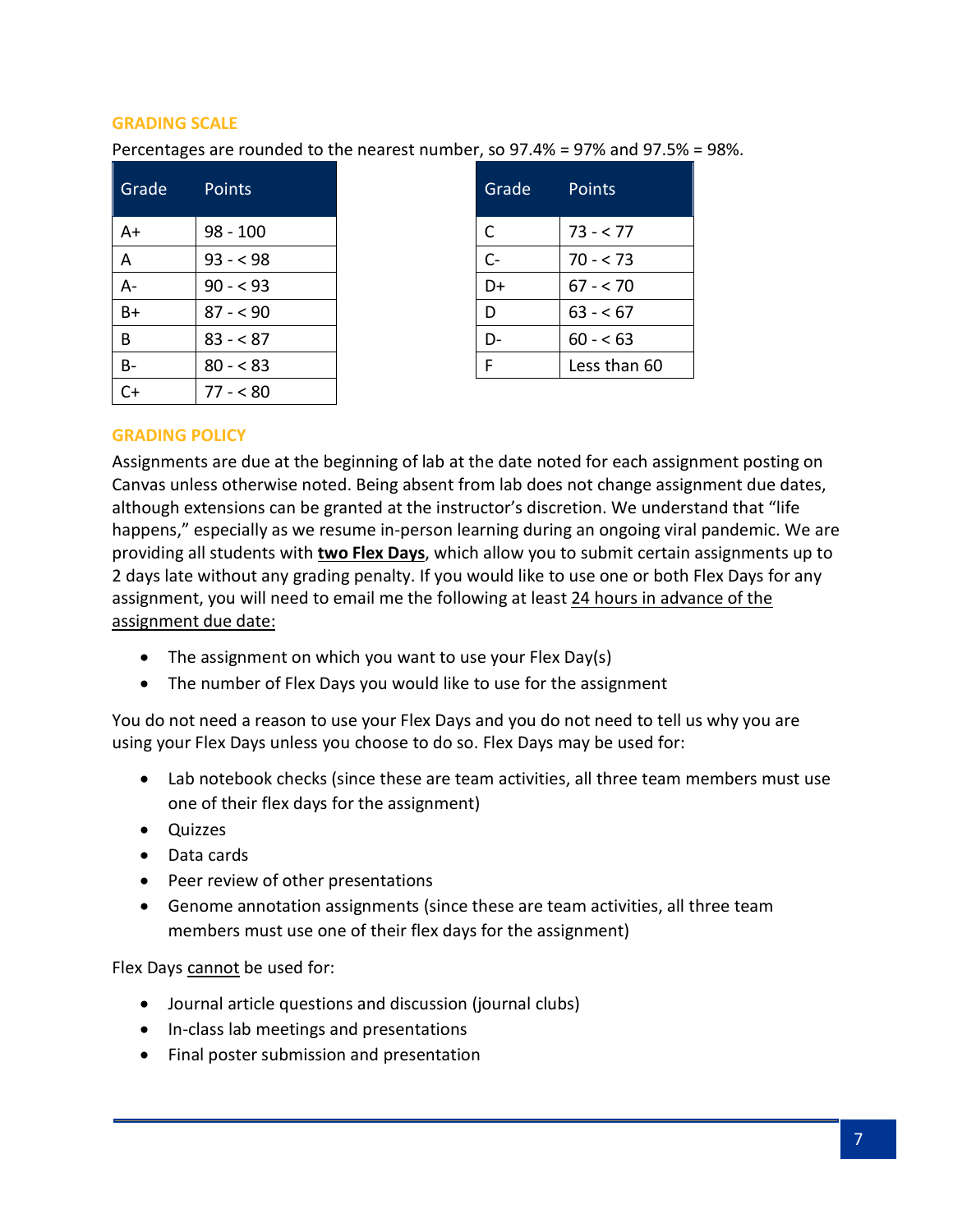Once you have used your Flex Days, point deductions will occur for any assignment submitted after the deadline as follows:

- 24 hours late: 10% deduction
- 48 hours late: 25% deduction
- 72 hours late: 50% deduction
- More than 72 hours late: no credit for any assignment other than quizzes; a flat 5 point late penalty applies to quizzes more than 72 hours late but points can still be earned

If you experience extenuating circumstances (health issues, family emergencies, food/financial insecurity, etc.) that interfere with your ability to submit assignments on time, please let us know. We will be as flexible as possible to accommodate your needs while balancing the research-based nature of this course and the need to maintain data integrity.

# **COURSE SCHEDULE**

Refer to the course **Schedule** posted on Canvas**.** Authentic science research using living organisms and external bioinformatics programs can sometimes be unpredictable, so we may need to make changes to the schedule to accommodate experimental progress and the needs of everyone in the class. Changes to the schedule will be posted to Canvas.

- Week 1 (January 10-14):
	- o Introduction to bacteriophages and the SEA-PHAGES program
	- o Overview of prokaryotic genetics
	- o Overview of genome annotation
- Week 2 (January 17-21):
	- o Lab does not meet synchronously due to Martin Luther King, Jr. holiday
	- o Online asynchronous activities
- Week 3 (January 24-28):
	- o Using GeneMark to evaluate coding potential of predicted phage genes
- Week 4 (January 31-February 4):
	- o Perform BLAST analyses of predicted genes; the information obtained from this program will be used to determine whether similar genes have been previously identified and where they were predicted or experimentally determined to start and whether your phage's genes have similarities to any genes for which functions have been determined.
- Week 5 (February 7-11):
	- o Evaluate Starterator data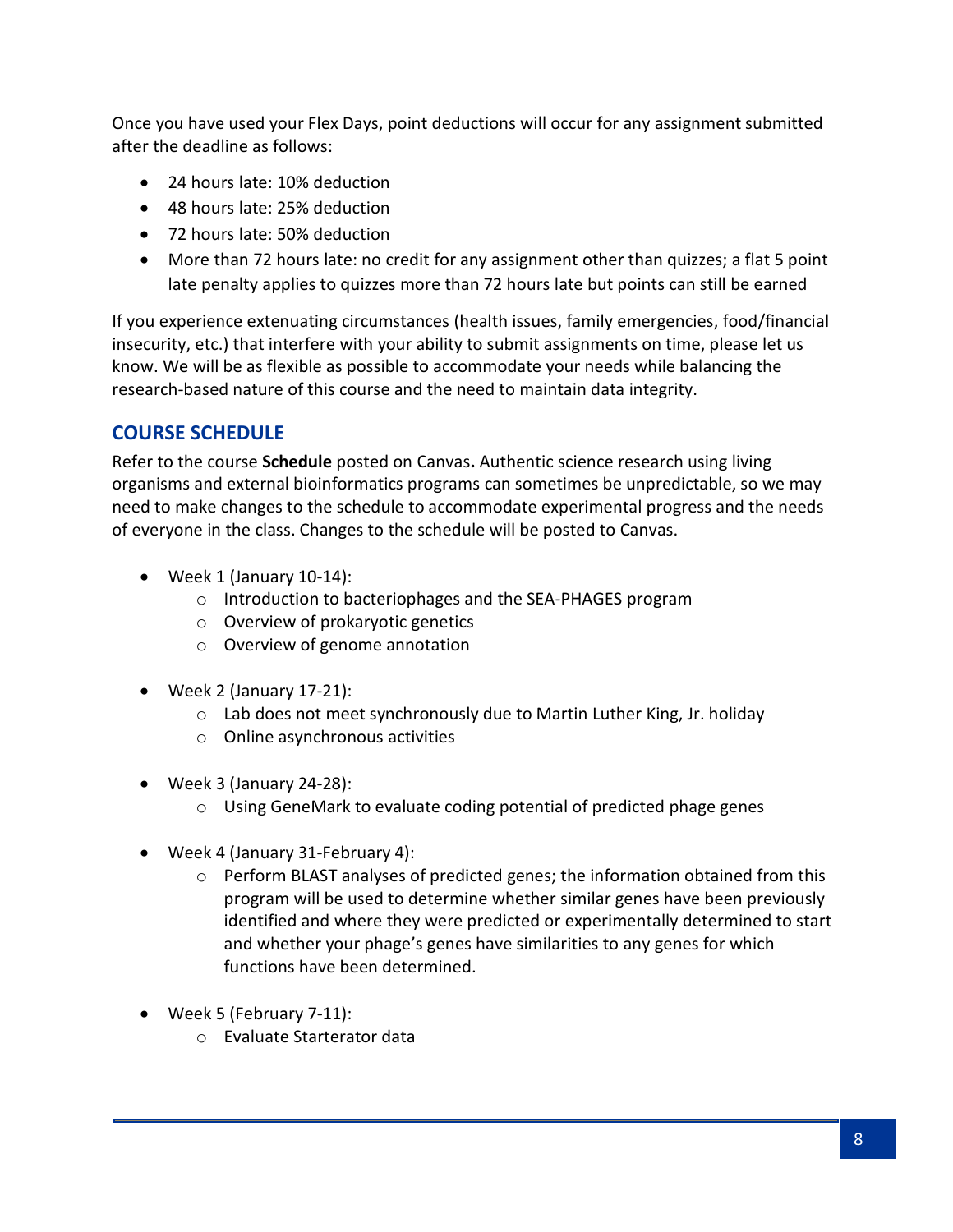- Week 6 (February 14-18):
	- o Evaluate and/or confirm functional assignments using HHPred
	- o Compare your phage's genome to previously annotated phage genomes utilizing Phamerator
- Week 7 (February 21-25)
	- o Discuss guiding principles of annotation
	- o Discuss unusual phage genome characteristics (frameshifts, tRNAs, etc.)
	- o Begin host range project: generate single-plaque lysates of class phages
- Week 8 (February 28-March 4):
	- o Finalize annotation and submit
	- o Host range project: dentify best webbed plate and flood
- Week 9 (March 7-11):
	- o No class; Spring Break
- Week 10 (March 14-18):
	- o Quality control review of peer annotated genomes
	- o Host range project: perform spot titer on *Gordonia terrae* and *Gordonia rubripertincta*
- Week 11 (March 21-25):
	- o Quality control review of peer annotated genomes
	- o Host range project: perform spot titer on *Gordonia terrae* and *Gordonia westfalica*
- Week 12 (March 28-April 1):
	- o Review to improve annotation
	- o Host range project: perform spot titer on *Gordonia terrae* and *Gordonia lacunae*
- $\bullet$  Week 13 (April 4-8):
	- o Finalize genome annotation
	- o Analyze host range data from class
	- o Work on posters/final presentation
- Week 14 (April 11-15):
	- o Work on posters/final presentation
- Week 15 (April 18-22)
	- o Final presentations and end-of-course celebration of research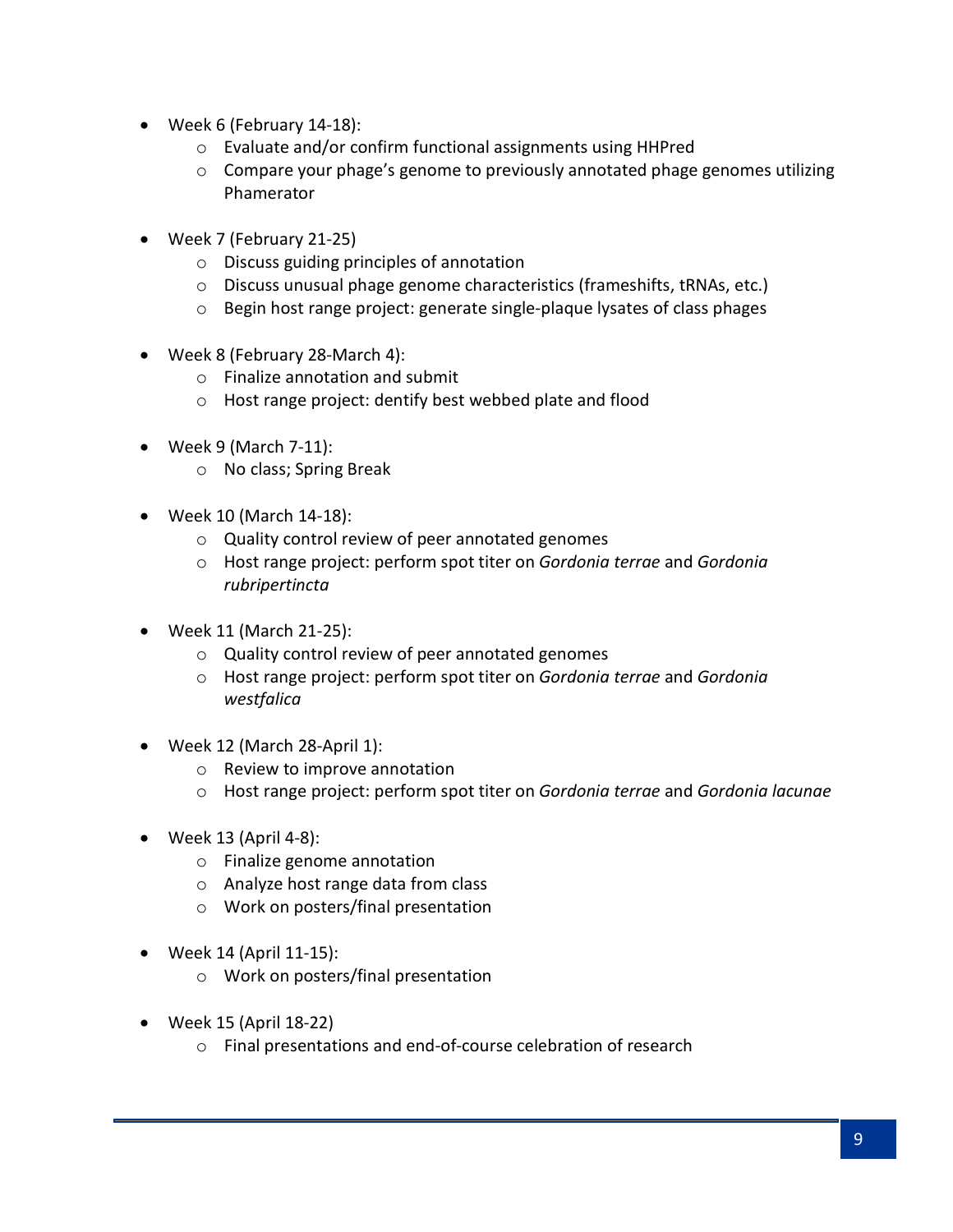## **TEACHING METHODS**

BIOSC 0068 is an authentic, research-based lab course in which students will work individually and in teams to annotate the genome of a novel bacteriophage infecting *Gordonia terrae* and to determine the host range of class bacteriophages in order to better understand viral diversity and evolution.

A variety of ways will be used to assess **Lab Citizenship**, including following all experimental guidelines and lab safety policies when working in-person during class, and effectively working with your Research Team (meeting deadlines, clear communication, and adherence to the teamwork contract). Lab Citizenship guidelines are posted on Canvas.

Students will view **Pre-Lab Theory and Demonstration Videos** and complete **Quizzes**  asynchronously to prepare for each lab's activities and experiments. We have designed these materials to prepare you for successfully performing hands-on experiments and to gather and analyze bioinformatics data during class. This way, you can spend class time performing experiments and writing in your lab notebook when you have instant access to help and feedback from course instructors, your peers, and UTAs. Scientific understanding will also be assessed in **Journal Club** activities that include answering questions about journal articles and authentic data and discussing what you've learned with your peers. **Genome annotation** will be performed by students working in teams of three.

Host range experiments will be conducted synchronously in-person during the scheduled lab period individually by each student in the class; this is necessary to verify reproducibility of our data. Students will individually complete **Data Cards** outlining the results of each experiment, and the entire team will work on group **LabArchives notebook entries** during lab. At the end of each experiment, Research Team members will discuss results and next steps with each other, UTAs, and instructors, and complete any pre-lab entries for future experiments. You will communicate your scientific findings with your peers during the **Final Poster Presentation.**

## **RESEARCH TEAM MEMBER ROLES AND RESPONSIBILITIES**

Students will work in teams of three students throughout the semester. All teammates are expected to:

- Develop team-specific ground rules and standards for the Research Team and adhere to them throughout the research project
- Review all protocols (reading the lab manual, watching videos, asking questions) before coming to lab
- Complete all pre-lab protocol and methods flow diagram assignments in the shared lab notebook
- Discuss results, conclusions, and next steps with teammates
- Answer the Experimental Theory questions in the shared lab notebook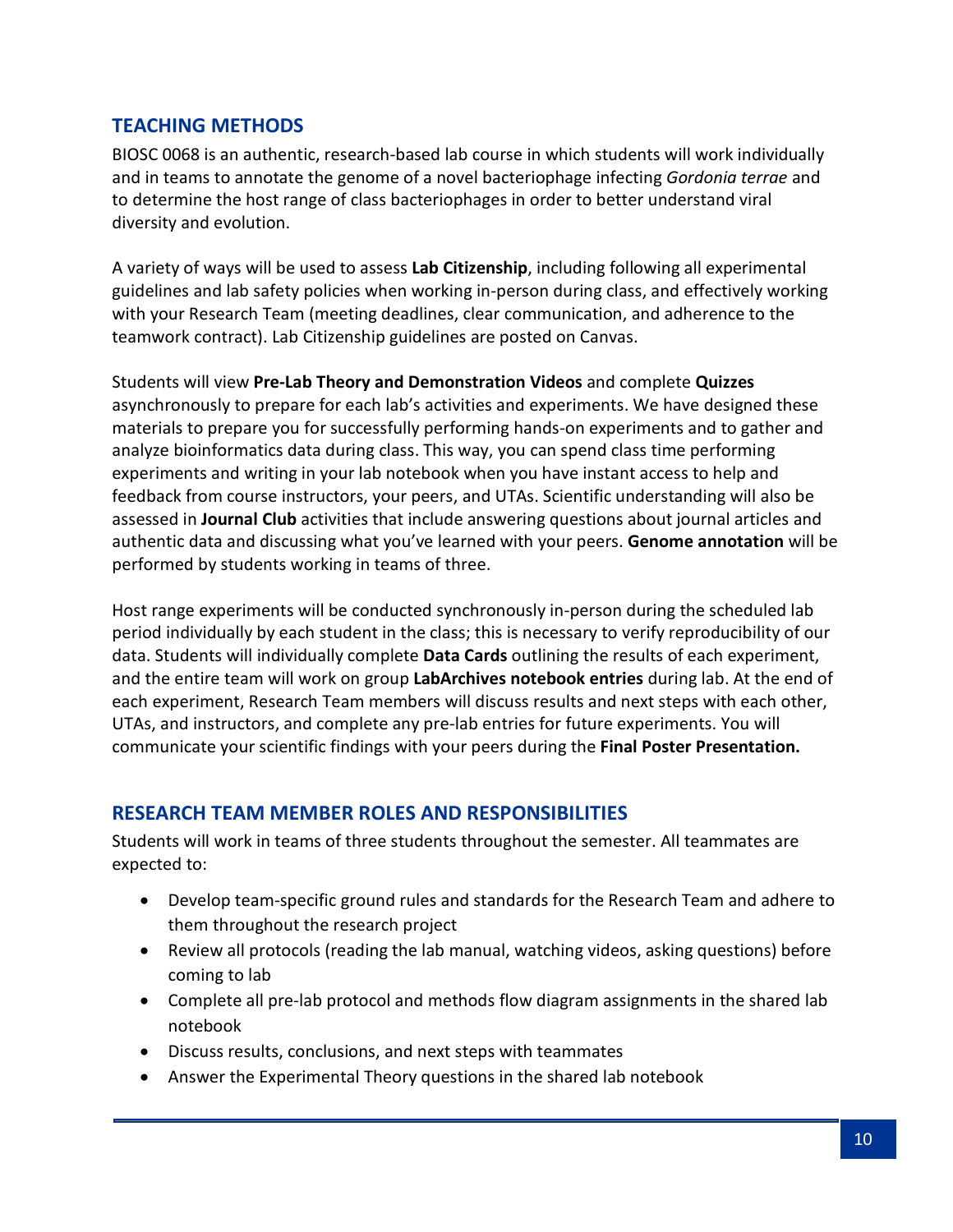• Ensure the integrity of data and information recorded in the lab notebook

## **E-MAIL COMMUNICATION POLICY**

Each student is issued a University e-mail address (username@pitt.edu) upon admittance. This e-mail address may be used by the University for official communication with students. Students are expected to read e-mail sent to this account on a regular basis. Failure to read and react to University communications in a timely manner does not absolve the student from knowing and complying with the content of the communications. The University provides an email forwarding service that allows students to read their e-mail via other service providers (e.g., Hotmail, AOL, Yahoo). Students that choose to forward their e-mail from their pitt.edu address to another address do so at their own risk. If e-mail is lost as a result of forwarding, it does not absolve the student from responding to official communications sent to their University e-mail address. To forward e-mail sent to your University account, go to [http://accounts.pitt.edu,](http://accounts.pitt.edu/) log into your account, click on *Edit Forwarding Addresses*, and follow the instructions on the page. Be sure to log out of your account when you have finished. For the full E-mail Communication Policy, go to [www.bc.pitt.edu/policies/policy/09/09-10-01.html.](http://www.bc.pitt.edu/policies/policy/09/09-10-01.html))

## **COURSE PARTICIPATION AND DELIVERY**

**This course is delivered with the expectation that students will be attending all labs in-person and synchronously; fully remote course completion options are not available due to the practical nature of authentic research labs. Attendance is mandatory for all regularly scheduled class meetings. In the event a student has an excused absence, asynchronous attendance options may be available depending on the nature of the lab.**

Be sure to chec[k coronavirus.pitt.edu](http://coronavirus.pitt.edu/) daily for updated information on the University operating status; changes to modes of instruction and course adjustments will be posted to Canvas if needed. All course material will be delivered using Canvas.

Under normal circumstances, an instructor will be physically present in the lab classroom. In the event of instructor illness, personal emergency, or self-quarantine, the instructor will either be available via Zoom when teaching remotely or another faculty member or teaching assistant will be present.

In this course we will be using Canvas as the Learning Management System. Asynchronous prelab lectures and demonstration videos are recorded using Panopto, and these will be posted to Canvas. Synchronous course meetings will be held in person and may be recorded depending on the nature of material being covered. Assignments will be administered using Canvas, and lab notebooks will be maintained using LabArchives. Student help hours will be held via Zoom, but in-person appointments are available. You will be able to access all of these platforms for the course through Canvas or my.pitt.edu.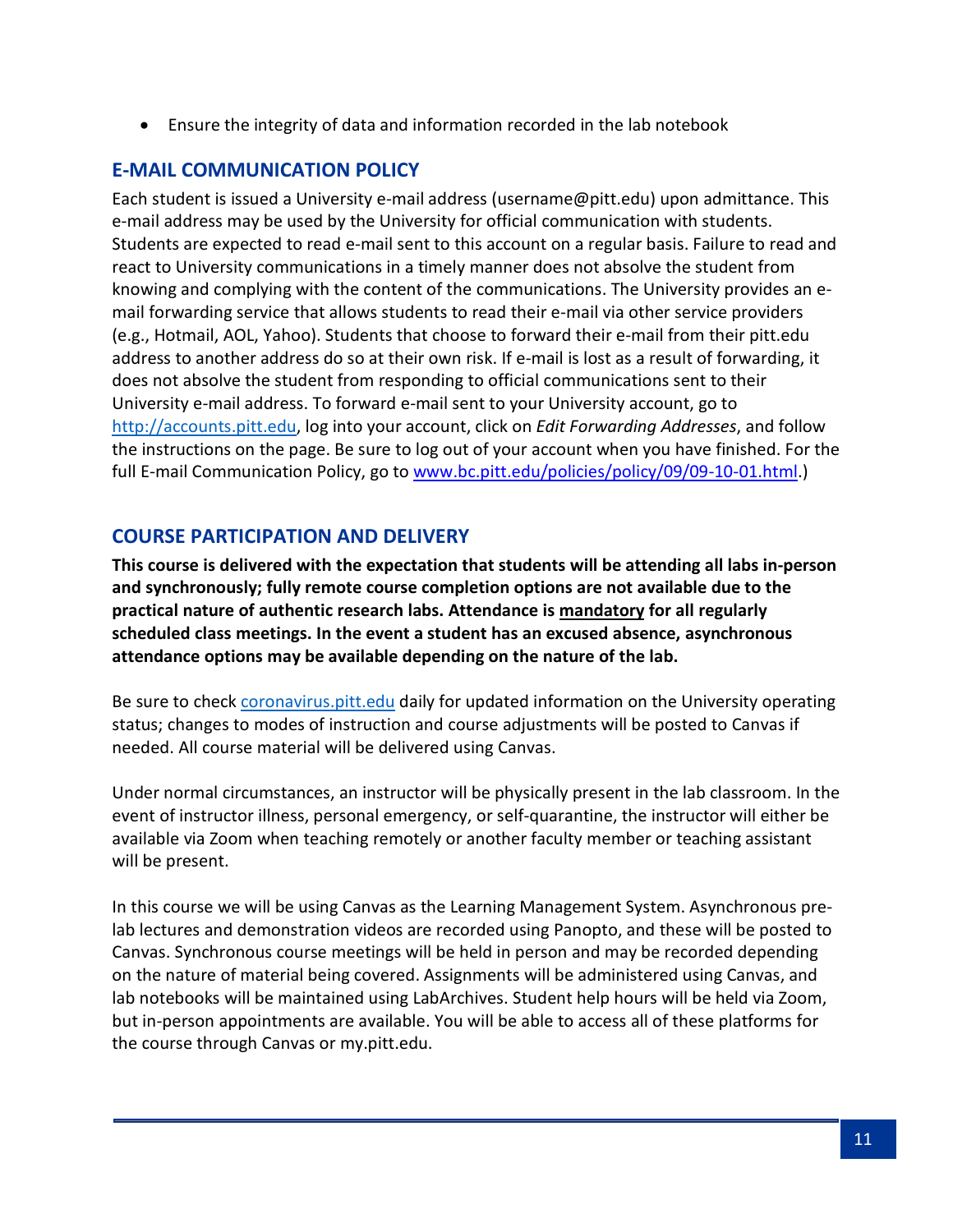You will be organized into research teams of three students per team. We have designed this course to allow you to work on the most challenging coursework during your scheduled lab session, but you should expect to complete about 1-2 hours of asynchronous work to prepare for lab (viewing pre-lab videos, completing quizzes, reviewing protocols, etc.) each week.

#### **RECORDINGS**

Lab meetings (not including individual group breakout rooms) will be recorded on Zoom for students who are unable to attend class synchronously. These recordings will be available on Canvas and are only for use by students in this section during this term. At the end of the term, recordings will be deleted.

## **COURSE ATTENDANCE POLICY**

BIOSC 0068 is an authentic, research-based course, so making regular progress on your research project is dependent upon regular lab attendance. Because you will be working in a Research Team this semester, being absent from lab affects not only your progress but also the progress of everyone in your Research Team. Attendance is mandatory for all course meetings.

**In this course, attendance is counted 1) being present in-person OR logged into the class Zoom meeting within 10 minutes of the time class is scheduled to begin; AND 2) communicating with both the instructor and the members of your Research Team in advance if you are attending online via Zoom or attending asynchronously.** Asynchronous participation guidelines are found below. Asynchronous attendance accommodations are only available to students who meet excused absence criteria.

Because Biosc 0068 is an experience-based course, attendance is mandatory. Given that we are holding in-person meetings for class in the middle of a pandemic, we expect that students will most likely need to miss lab on occasion due to illness, quarantine, or caregiving responsibilities. Remote options are mostly unavailable for this course, although some missed labs can be made up through additional asynchronous online work.

Any absence must be properly excused by a healthcare provider OR Pitt Student Health for an illness or a University official for University business. Excused absences are at the discretion of your instructor, although most absences may count as excused if you keep in regular communication with your instructor and teammates and demonstrate a reasonable effort to make progress in the course. **In order for an absence to count as excused, all of the following criteria must be met:**

1. Advance notice to instructor (if reasonably possible, no less than 24 hours prior to the start of lab)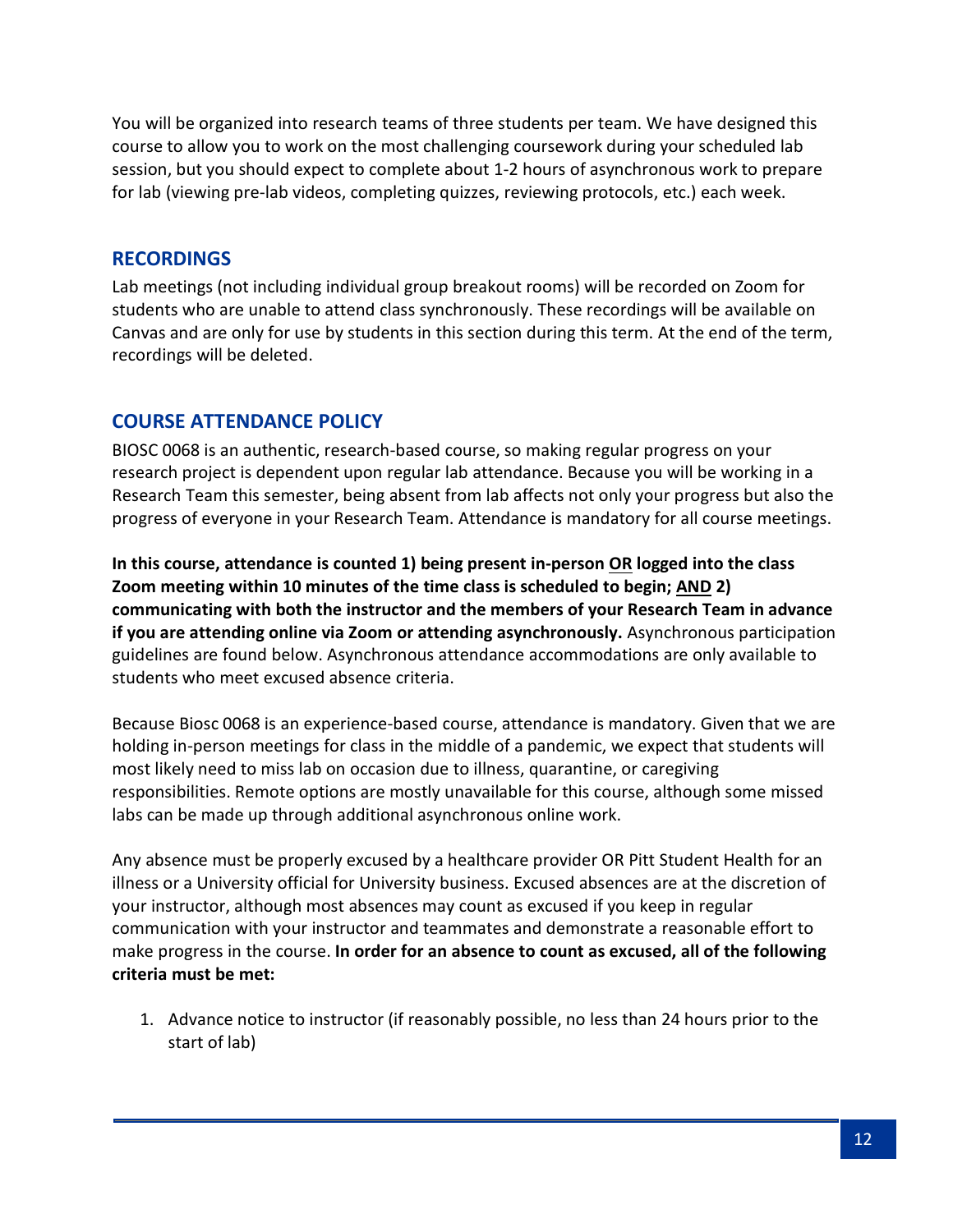- 2. Valid reason (illness, waiting on test results, family or personal emergency, bereavement, University business, caregiving responsibilities, inclement weather, etc).
- 3. Acceptable documentation (check with your instructor for examples of acceptable documentation for your specific situation; we can be very flexible with the types of documentation, and you do not need to provide specific medical information unless you choose to do so) provided to instructor via email no later than one week after missing lab

The penalties for each unexcused absence are as follows:

| All three criteria met | Excused absence, no penalty applies |
|------------------------|-------------------------------------|
| Two criteria met       | Deduction of 1-5% from final grade  |
| One criterion met      | Deduction 5-10% from final grade    |
| No criteria met        | Deduction of 10% from final grade   |

If you need to miss class on a regular basis for an excused reason, please speak with your section instructor right away to plan to move to another section that better meets your needs. You cannot make adequate progress on your research project so that all course milestones can be completed in a reasonable amount of time if you are not present in lab. **Students who miss more than three lab sessions for any reason, excused or unexcused, should take a G grade or withdraw from the course. Remaining coursework can be completed, or the course can be taken during another semester in which their circumstances allow for regular attendance.** 

Arriving to class late (more than 10 minutes after class has started) will result in a deduction of 2 points per late arrival from Lab Citizenship point category. Missing the start of a class (more than 30 minutes) counts as missing the entire class. If you arrive to class late, you will be allowed to participate in the day's experiments only at the discretion of the instructor. If your late arrival results in either a safety concern or an undue burden to the instructors/UTAs/classmates/prep staff, you will not be allowed to attend the class.

Being absent from lab does not change assignment due dates, although extensions can be granted at the instructor's discretion.

**The asynchronous course participation option is only available to students who occasionally need to miss class due to emergencies, medical issues, University business, and other valid reasons for an excused absence. Asynchronous participation accommodations are made at the discretion of the course instructor.** 

**If you need to participate asynchronously in one or more lab sessions, you must notify both your section instructor and the members of your Research Team in advance of the scheduled class meeting time during which you will be asynchronously participating. Choosing to participate in lab asynchronously requires significant planning and coordination with your**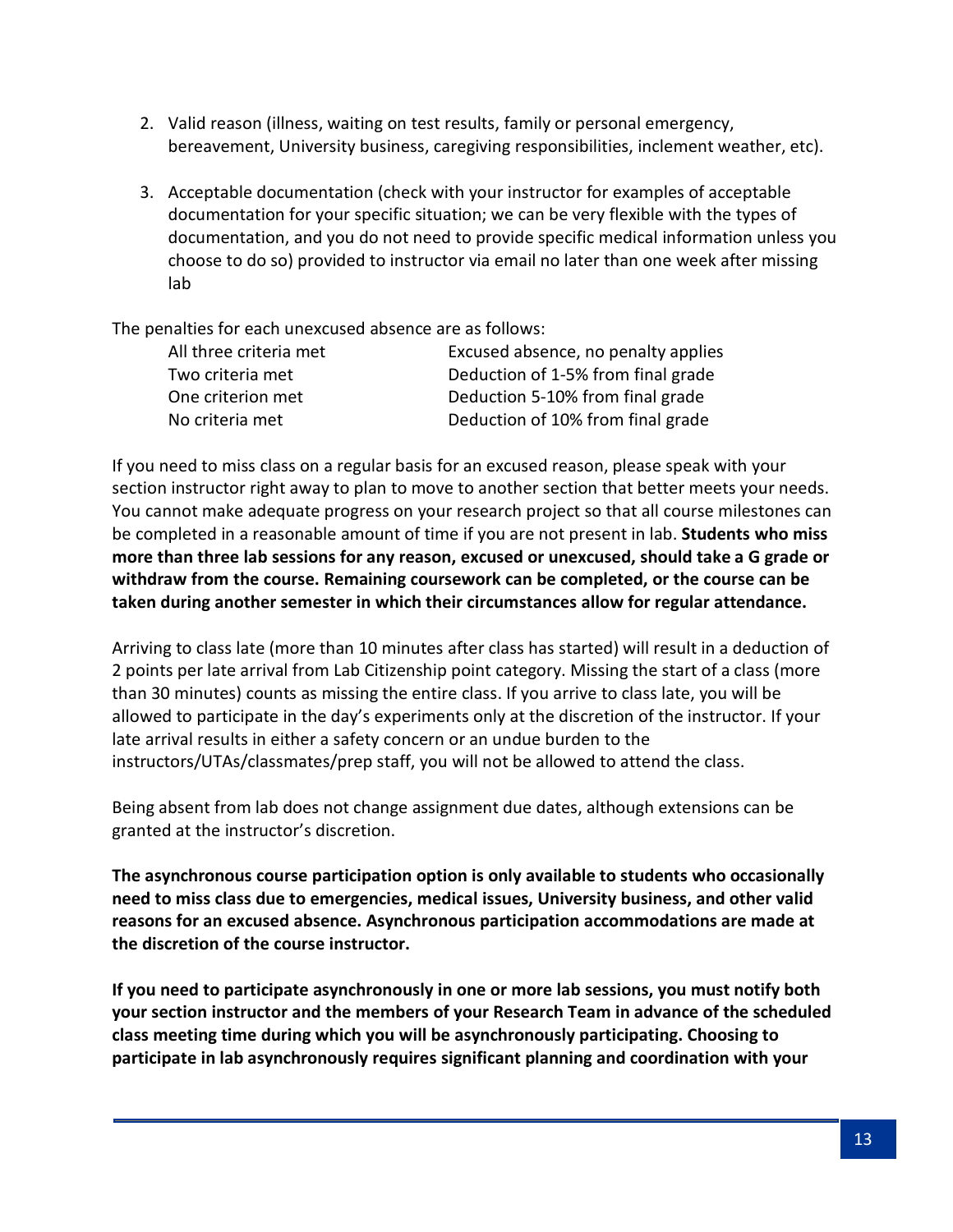**Research Team and works very differently than an absence. Choosing to not show up to class/finish assigned work under the teamwork contract you have with your Research Teammates is not asynchronous attendance.** Asynchronous students do not accrue attendance penalties for missed labs provided that the following tasks are completed:

- o Adhere to all assignment deadlines as posted on Canvas
- $\circ$  Complete all pre-lab out of class work for each lab session prior to that session taking place
- o View each class recording before the next course meeting
- $\circ$  Work with your Research Team to establish clear deadlines and expectations for groupwork
- o Making arrangements with your Research Team to record and share Zoom breakout rooms and viewing these recordings before the next lab meeting
- $\circ$  Scheduling separate meetings outside of class as needed with the entire team to review what was done during the previous lab session and to prepare for the next lab session

## **PLAGIARISM & ACADEMIC INTEGRITY**

Students in this course will be expected to comply with the University of Pittsburgh's Policy on [Academic Integrity.](http://www.cfo.pitt.edu/policies/policy/02/02-03-02.html) Any student suspected of violating this obligation for any reason during the semester will be required to participate in the procedural process, initiated at the instructor level, as outlined in the University Guidelines on Academic Integrity. This may include, but is not limited to, the confiscation of the examination of any individual suspected of violating University Policy. Furthermore, no student may bring any unauthorized materials to an exam, including dictionaries and programmable calculators.

To learn more about Academic Integrity, visit the [Academic Integrity Guide](http://pitt.libguides.com/academicintegrity/) for an overview of the topic. For hands-on practice, complete the [Understanding and Avoiding Plagiarism tutorial.](https://bts.library.pitt.edu/eLearning/Captivate/Understanding_Avoiding_Plagiarism/multiscreen.html)

#### **DISABILITY SERVICES**

If you have a disability for which you are or may be requesting an accommodation, you are encouraged to contact both your instructor and [Disability Resources and Services \(DRS\),](https://www.studentaffairs.pitt.edu/drs/) 140 William Pitt Union, (412) 648-7890, [drsrecep@pitt.edu,](mailto:drsrecep@pitt.edu) (412) 228-5347 for P3 ASL users, as early as possible in the term. DRS will verify your disability and determine reasonable accommodations for this course.

## **HEALTH AND SAFETY STATEMENT**

During this pandemic, it is extremely important that you abide by the [public health regulations,](https://www.alleghenycounty.us/Health-Department/Resources/COVID-19/COVID-19.aspx) the University of Pittsburgh's [health standards and guidelines,](https://www.policy.pitt.edu/university-policies-and-procedures/covid-19-standards-and-guidelines) and [Pitt's Health Rules.](https://www.coronavirus.pitt.edu/healthy-community/pitts-health-rules) These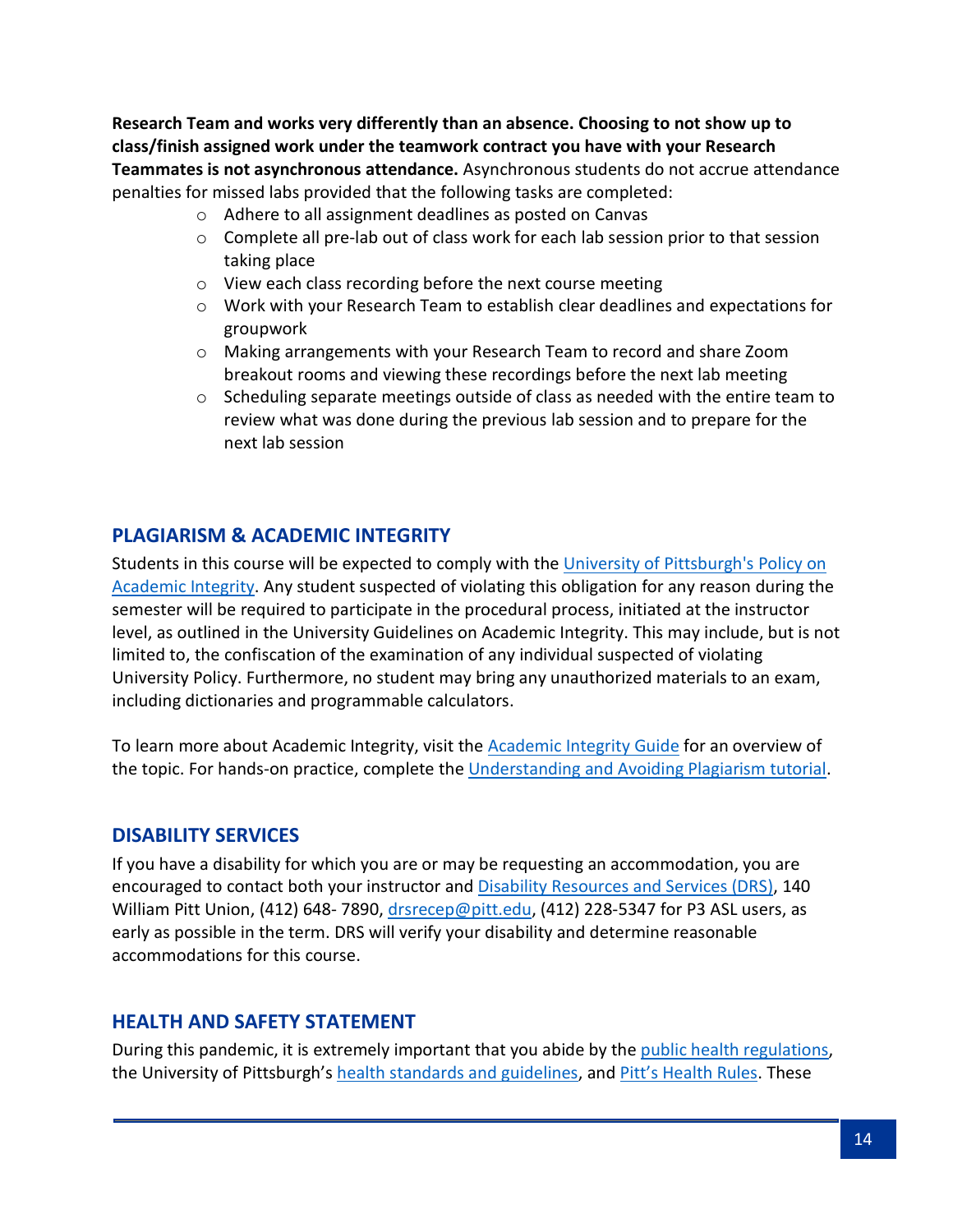rules have been developed to protect the health and safety of all of us. Universal [face covering](https://www.coronavirus.pitt.edu/frequently-asked-questions-about-face-coverings) is required in all classrooms and in every building on campus, without exceptions, regardless of vaccination status. This means you must wear a face covering that **properly covers your nose and mouth** when you are in the classroom. If you do not comply, you will be asked to leave class. It is your responsibility have the required face covering when entering a university building or classroom. **If you refuse to properly wear a mask/face covering after being asked to by an instructor, UTA, peer, or staff member, or are in violation of Pitt's coronavirus mitigation policies, you must leave the lab immediately and will receive an unexcused absence. If you do not leave the lab, you will receive a one letter grade deduction from your final course grade. Violations of the Pitt Covid mitigation protocols may result in grading penalties.** If you forget your mask, you can get one for free at the Concierge Station located in the Clapp Hall or Langley Hall lobbies.

For the most up-to-date information and guidance, please visit [coronavirus.pitt.edu](https://www.coronavirus.pitt.edu/) and check your Pitt email for updates before each class.

If you are required to isolate or quarantine, become sick, or are unable to come to class, contact me as soon as possible to discuss arrangements. While we will do our best to accommodate you, some experiments may not be able to be made up due to the nature of authentic research. We do expect that on occasion, students may need to do some extra work to continue experiments when a teammate is absent from class. When the teammate can return to class, we also expect the returning student to take on some additional work to ensure that everyone shares an equitable amount of teamwork.

## **ACCESSIBILITY**

The Canvas LMS platform was built using the most modern HTML and CSS technologies, and is committed to W3C's Web Accessibility Initiative and [Section 508](https://www.section508.gov/) guidelines. Specific details regarding individual [feature compliance](https://community.canvaslms.com/docs/DOC-2061-accessibility-within-canvas) are documented and updated regularly.

#### **DIVERSITY AND INCLUSION**

In an ideal world, both the university and the field of science would be fully objective and free of personal bias. However, I acknowledge that science and the environment in which we perform science are built upon a system that has historically favored the input of a very small minority of privileged individuals, and that these systems do not reflect the diversity and experiences of students entering the field of science today. According to the [BioSkills Guide,](https://qubeshub.org/publications/1305/5) a set of core competencies required for the development of a wide range of transferrable biology skills, undergraduate biology courses should prepare students to identify and describe how systemic factors affect how science is done and who engages in the process of science, describe how scientists' personal identities and biases can influence science, and explain how science is enhanced through diversity and inclusion of people from multiple intersectional identities. For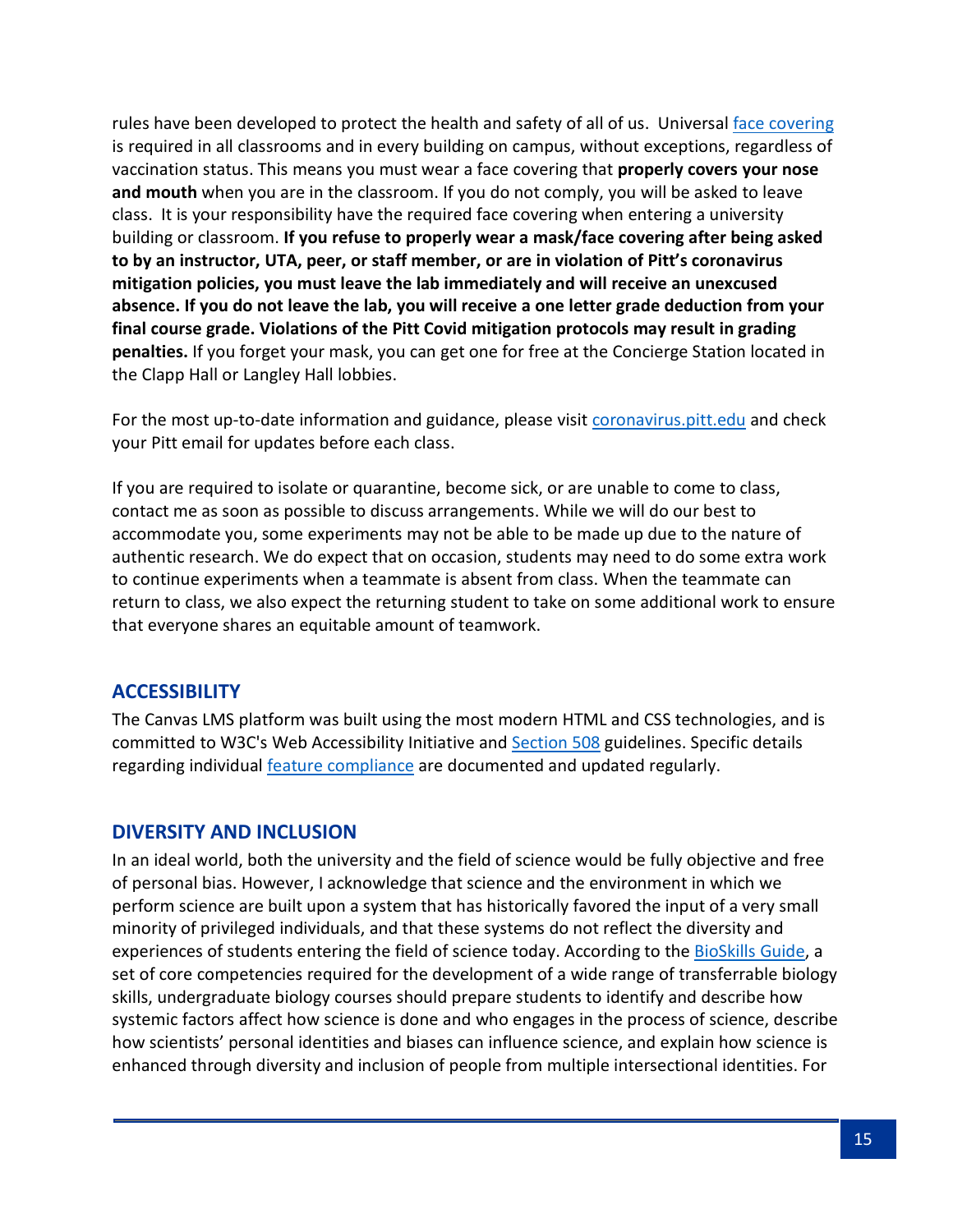science to move forward, all members of the scientific community must work harder to ensure that people with diverse backgrounds and experiences are welcomed and included.

I am committed to supporting students in the process of learning how to do science in a way that honors their intersectional identities (race, ethnicity, socioeconomic status, ability, religion, gender, sexuality, etc.). To help me accomplish this, I would find it helpful for you to let me know about (if you choose to do so):

- your preferred pronouns and/or name (if they differ from official Pitt records)
- accommodations you may need to support your performance in the class in addition to those specified by the Office of Disability Services (religious observances, transportation issues, etc.)
- any other issues from your experiences outside of class that may impact your performance in this class and suggestions for how I can best support your needs as a learner
- ideas and feedback you may have on how to generally improve this course (these can be sent anonymously via Canvas).

I acknowledge that we are on the traditional homelands of the Osage and Shawandasse Tula peoples.

The University of Pittsburgh does not tolerate any form of discrimination, harassment, or retaliation based on disability, race, color, religion, national origin, ancestry, genetic information, marital status, familial status, sex, age, sexual orientation, veteran status or gender identity or other factors as stated in the University's Title IX policy. The University is committed to taking prompt action to end a hostile environment that interferes with the University's mission. For more information about policies, procedures, and practices, see: [http://diversity.pitt.edu/affirmativeaction/policies-procedures-and-practices.](http://diversity.pitt.edu/affirmativeaction/policies-procedures-and-practices) I ask that everyone in the class strive to help ensure that other members of this class can learn in a supportive and respectful environment. If there are instances of the aforementioned issues, please contact the Title IX Coordinator, by calling 412-648-7860, or e-mailing [titleixcoordinator@pitt.edu.](mailto:titleixcoordinator@pitt.edu) Reports can also be filed online:

[https://www.diversity.pitt.edu/make-report/report-form.](https://www.diversity.pitt.edu/make-report/report-form) You may also choose to report this to a faculty/staff member; they are required to communicate this to the University's Office of Diversity and Inclusion. If you wish to maintain complete confidentiality, you may also contact the University Counseling Center (412-648-7930).

# **COPYRIGHT NOTICE**

These materials may be protected by copyright. United States copyright law, 17 USC section 101, et seq., in addition to University policy and procedures, prohibit unauthorized duplication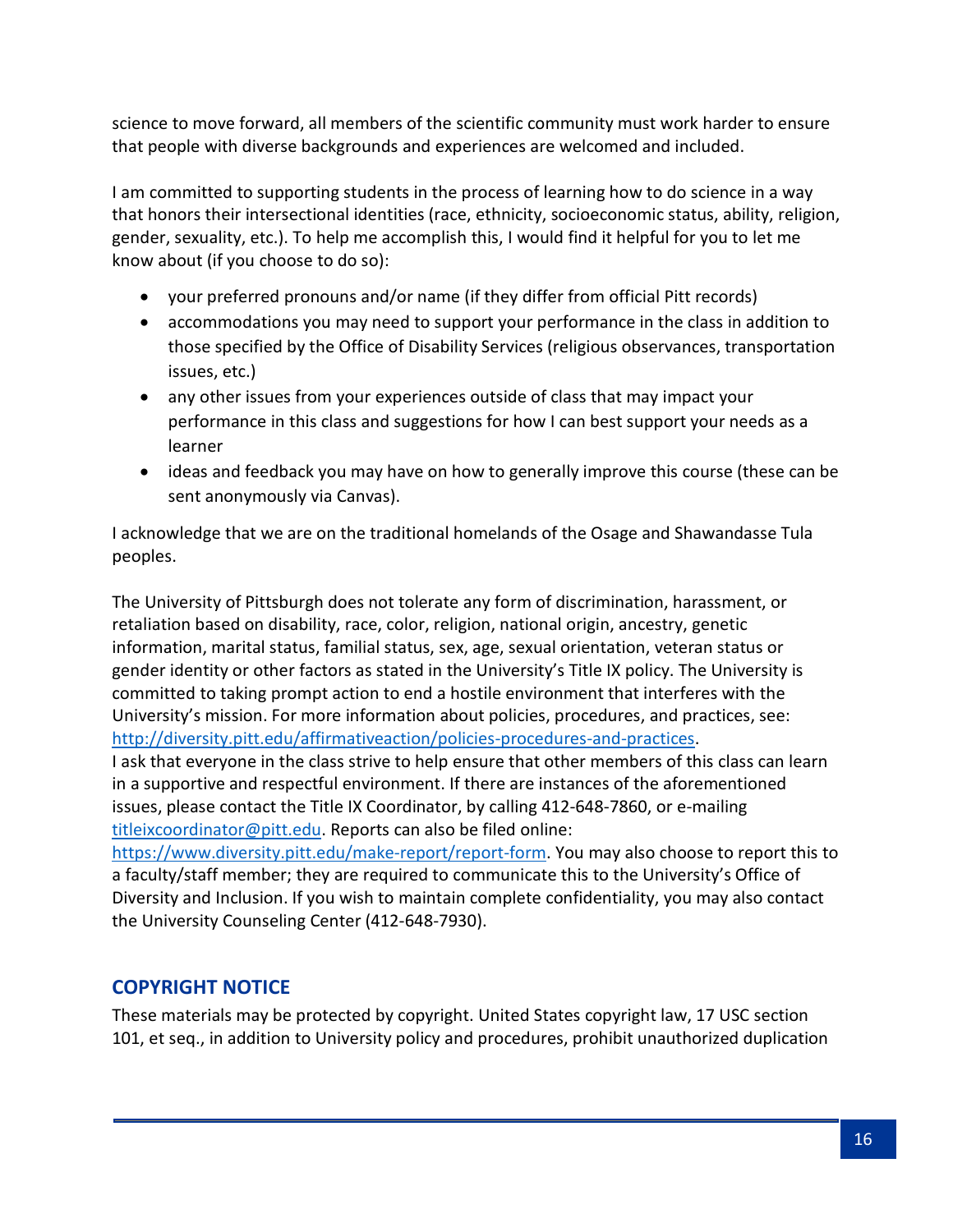or retransmission of course materials. See [Library of Congress Copyright Office](http://www.copyright.gov/) and the [University Copyright Policy.](http://www.library.pitt.edu/copyright-pitt)

## **RELIGIOUS OBSERVANCES**

The observance of religious holidays (activities observed by a religious group of which a student is a member) and cultural practices are an important reflection of diversity. As your instructor, I am committed to providing equivalent educational opportunities to students of all belief systems. At the beginning of the semester, you should review the course requirements to identify foreseeable conflicts with assignments, exams, or other required attendance. If at all possible, please contact me within the first two weeks of the first class meeting to allow time for us to discuss and make fair and reasonable adjustments to the schedule and/or tasks.

## **GENDER INCLUSIVE LANGUAGE STATEMENT**

Language is gender-inclusive and non-sexist when we use words that affirm and respect how people describe, express, and experience their gender. Just as sexist language excludes women's experiences, non-gender-inclusive language excludes the experiences of individuals whose identities may not fit the gender binary, and/or who may not identify with the sex they were assigned at birth. Identities including trans, intersex, and genderqueer reflect personal descriptions, expressions, and experiences. Gender-inclusive/non-sexist language acknowledges people of any gender (for example, first year student versus freshman, chair versus chairman, humankind versus mankind, etc.). It also affirms non-binary gender identifications, and recognizes the difference between biological sex and gender expression. Students, faculty, and staff may share their preferred pronouns and names, and these gender identities and gender expressions should be honored.

## **TAKE CARE OF YOURSELF**

College can be an exciting and challenging time for students. Taking time to care for yourself and seeking appropriate support can help you achieve your academic and professional goals. You are encouraged to maintain a healthy lifestyle by eating a balanced diet, exercising regularly, avoiding drugs and alcohol, getting enough sleep, and taking time to relax.

It can be helpful to remember that we all benefit from assistance and guidance at times, and there are many resources available to support your well-being while you are at Pitt. If you or anyone you know experiences overwhelming academic stress, persistent difficult feelings and/or challenging life events, you are strongly encouraged to seek support. In addition to reaching out to friends and loved ones, consider connecting with a faculty member you trust for assistance connecting to helpful resources.

The [University Counseling Center](http://www.counseling.pitt.edu/) is also here for you. You can call 412-648-7930 at any time to connect with a clinician.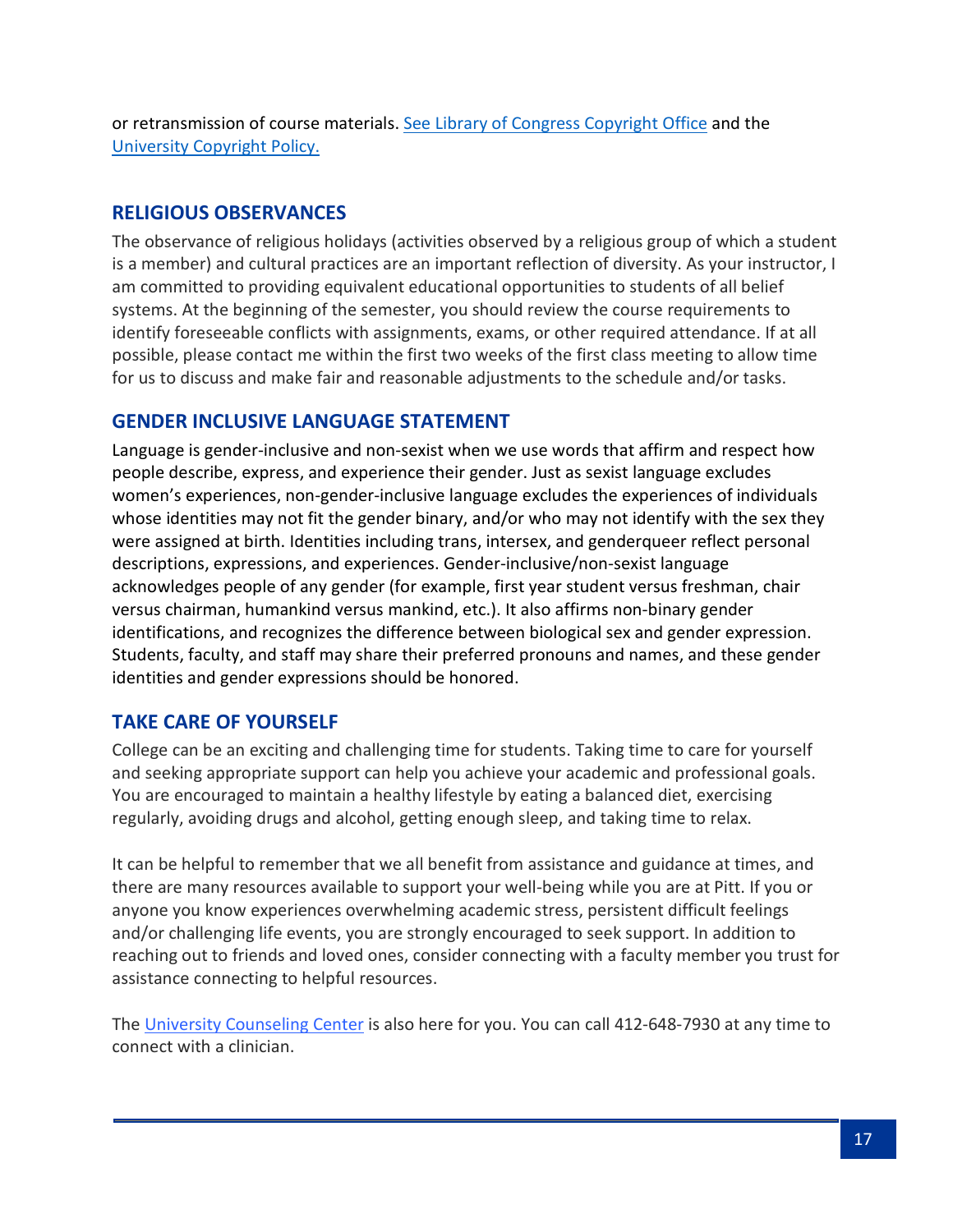If you or someone you know is feeling suicidal, call someone immediately, day or night: University Counseling Center (UCC): 412 648-7930 University Counseling Center Mental Health Crisis Response: 412-648-7930 x1 Resolve Crisis Network: 888-796-8226 (888-7-YOU-CAN)

If the situation is life threatening, call the Police: On-campus: Pitt Police: 412-268-2121 Off-campus: 911

## **ZOOM POLICIES**

Students and instructors are expected to work together to ensure a respectful and productive online learning environment. The [University of Pittsburgh Student Code of Conduct](http://www.studentaffairs.pitt.edu/wp-content/uploads/2019/10/Revisions_for_2019_October-16-2019.pdf) applies to all behaviors, including online and in-person communications and interactions with classmates and instructors. We expect you to be professional and respectful to others when attending classes on Zoom. The following policies will be in effect for the duration of our online course using Zoom. Please carefully review these policies and direct questions to your section instructor. All students are expected to adhere to these policies in order to facilitate a professional and safe learning environment.

**NOTE: Class meetings on Zoom (including video, audio, and chat text) will be recorded and made accessible to all students enrolled in this course section via Canvas until the course has concluded. Recordings will be deleted at the end of the semester. Breakout rooms are not recorded, but students may request to record individual breakout rooms.**

#### **GENERAL OPERATING POLICIES**

**Please login to your Pitt Zoom account using your full first name and last name as listed on the class roster.** Your instructor relies on recognizing student names to take attendance and to form student groups in Breakout rooms, and knowing your name will help your classmates to get to better know you. If you prefer to use a nickname or other preferred name, please inform your instructor on the first day of class. If you have changed your name to more accurately reflect your gender identity, please send a private message (Canvas or email) to your section instructor so that they can update the course roster with your preferred name. You can change your preferred name within the Pitt system by [following these instructions.](https://www.registrar.pitt.edu/assets/pdf/Preferred%20Name%20Announcement.pdf)

If you do not have access to a computer or smartphone with internet access, you can participate in the Zoom meeting by calling with a landline telephone. This is not optimal, but it will allow you to participate in the meeting via audio. Please contact your instructor if you are having difficulty in obtaining an internet-enabled device with access to the internet to use for class so that we can get you connected with helpful resources to obtain technology.

**Stay focused**. It is very tempting to multitask during an online class, but multitasking has been shown to increase the time [students need to study for a course as well as lowering students'](https://today.uconn.edu/2015/07/multitasking-increases-study-time-lowers-grades/)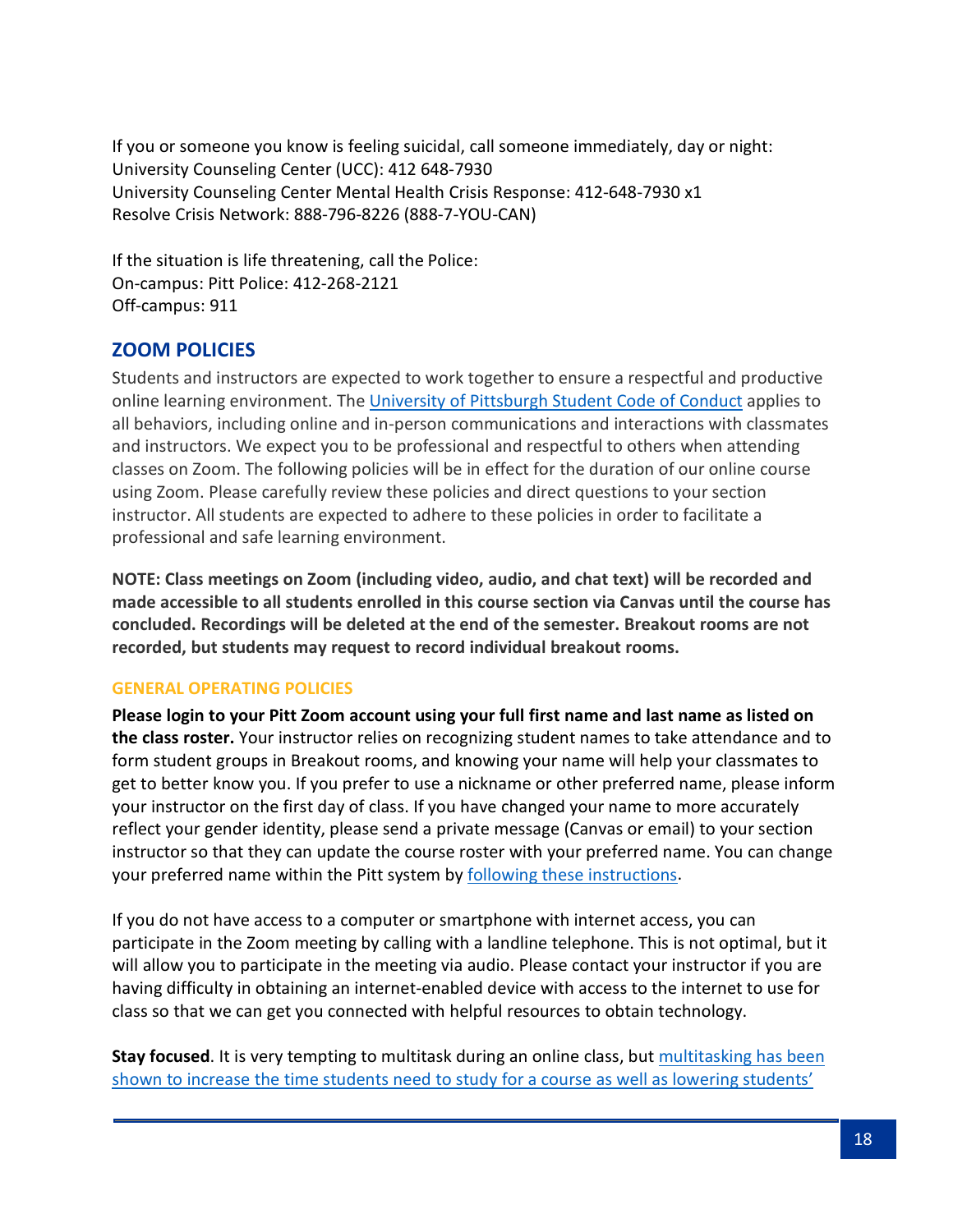[grades.](https://today.uconn.edu/2015/07/multitasking-increases-study-time-lowers-grades/) Additionally, use of other apps on your device that are not relevant to class will reduce your available bandwidth, resulting in poor quality Zoom connections and frequent disconnections to Zoom. We recommend only running apps that are currently being used in the course while you are participating on Zoom (Canvas, LabArchives, Word, Excel, etc.)

**Find a comfortable environment for class.** [Review some good practices for staying organized in](https://www.utep.edu/extendeduniversity/utepconnect/blog/april-2017/7-ways-to-organize-your-study-space-for-success.html)  [online classes and setting up an ideal home workspace.](https://www.utep.edu/extendeduniversity/utepconnect/blog/april-2017/7-ways-to-organize-your-study-space-for-success.html) Feel free to keep snacks/drinks readily available in your work area. Take a quick stretch break when needed.

**Do not share Zoom links with any person NOT registered for this course.** We respect students' rights to privacy and to a safe classroom environment free of outside disruption. Unauthorized participants will be immediately removed from the meeting and violations will be reported to Student Affairs.

If you need technical help, you can contact the **Pitt IT Help Desk by calling 412-624-4357**, emailing [helpdesk@pitt.edu,](mailto:helpdesk@pitt.edu) [submit a help request online,](https://pitt.secure.force.com/ERMServiceDesk/FormCSSDServiceRequest) or chat live with a Help Desk technician. Help Desk technicians are available 24 hours per day, 7 days per week.

# **VIDEO**

**Turn on your video when possible.** It is helpful to be able to see each other, just as in an inperson class. It's okay if you do not feel comfortable turning on your video, but if you choose to do so, consider putting up a photo of yourself so that your instructor and classmates can get to know you.

In cases of limited internet bandwidth or no availability to a webcam, we recommend an audioonly connection.

Using a [virtual Zoom background](https://support.zoom.us/hc/en-us/articles/210707503-Virtual-Background) can be very helpful if you cannot find an environment without a lot of visual distractions or if you aren't comfortable sharing your background. Get creative, but please keep your background choice professional and respectful to others.

**Keep it clean!** Don't share anything that you wouldn't put up on the projector in class.

# **AUDIO**

**Mute your microphone when you are not talking.** This helps to eliminate background noise.

**Use a headset and microphone when possible, especially if you are physically present in the lab space.** If you have access to headphones with a microphone, please use them. This will improve audio quality.

**Work in a quiet place if possible.** Turn off any music, videos, etc. in the background.